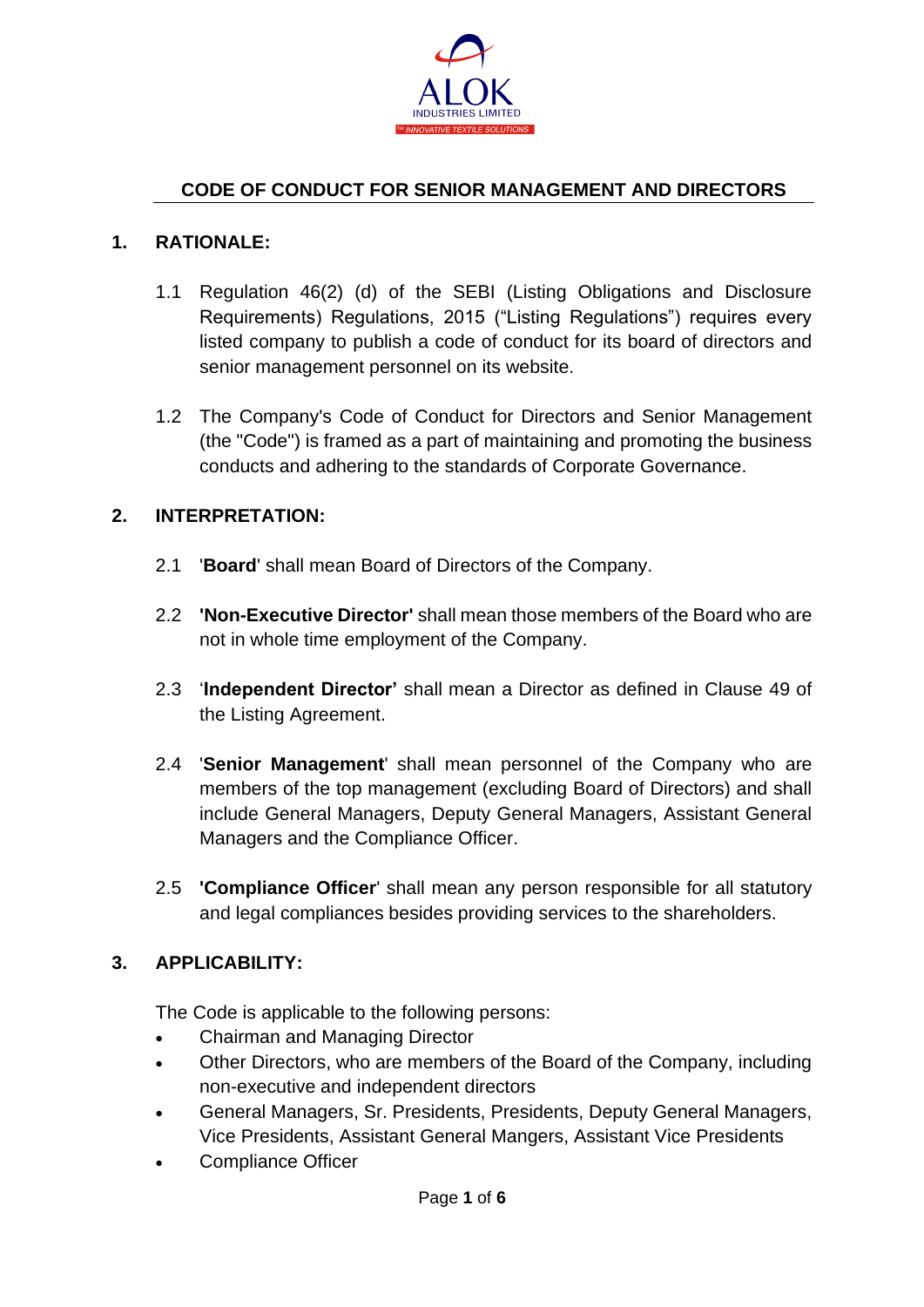

# **4. COMPLIANCE WITH CODE OF CONDUCT:**

- 4.1 The Directors and Senior Management, as mentioned above are expected to read and understand this Code, act in accordance with the highest standards of personal and professional integrity in all aspects of their activities, to comply with all applicable laws, rules and regulations, to deter wrongdoing and abide by the code of conduct of the Company and other policies and procedures adopted by the company that govern the conduct of its Directors and Senior Management.
- 4.2 Nothing in this Code shall constitute or be construed to constitute a contract of employment for a definite term or a guarantee of continued employment.
- 4.3 The Code should be read in conjunction with the policies of the respective business unit.
- 4.4 The responsibility to familiarize with the policies and procedures shall rest with the Directors and Senior Management to whom the code applies.

## **5. GENERAL STANDARDS:**

#### **5.1 Mutual Respect, Honesty and Integrity:**

- 5.1.1 The Directors and Senior Management shall conduct the operations with honesty, integrity and openness with respect for the human rights and interests of the employees.
- 5.1.2 The Directors and Senior Management shall similarly respect the legitimate interests of those with whom they have relationships both internal and external to the company.

## **5.2 Corporate Business Opportunities:**

In carrying out their duties and responsibilities, the Directors and the Senior Management should avoid:

(i) appropriating corporate business opportunities for themselves that are discovered through the use of Company property or information or their position as Directors or part of Senior Management;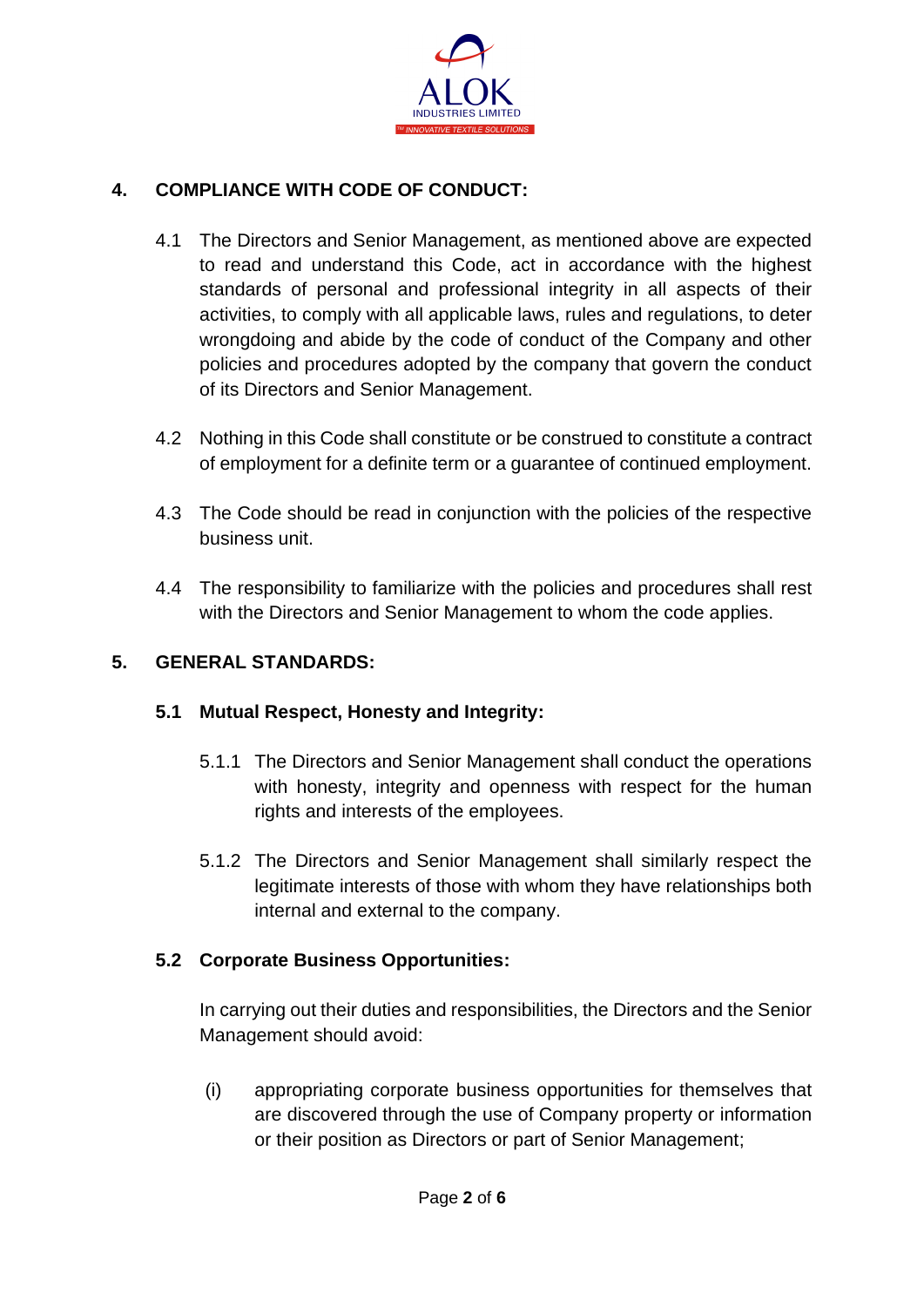

- (ii) using company property or information for personal gain
- (iii) competing with the Company

### **5.3 Conflict of Interest:**

The Directors and Senior Management are expected to avoid personal activities and financial interests, which could conflict with their responsibilities to the company. Examples of such conflicts of interest include:

#### i. *Employment / Outside Employment –*

The Directors and Senior Management are prohibited from engaging in any activity that interferes with their performance or responsibilities to the Company, or is otherwise in conflict with or prejudicial to the Company. The Senior Management should not accept simultaneous employment with suppliers, customers, developers or competitors of the Company, or from taking part in any activity that enhances or supports a competitor's position.

#### ii. *Related Parties –*

The Senior Management should avoid conducting the business with the relative, or with a business in which a relative is associated in any significant role. Relative includes spouse, siblings, children, parents, grandparents, grandchildren, aunts, uncles, nieces, nephews, cousins, step relationships and in-laws. The Company prohibits the employment of such individuals in positions that have a financial dependence or influence (eg., an auditing or control relationship), or a supervisor/subordinate relationship.

#### iii. *Payment or Gift from Others –*

(a) Under no circumstances the Senior Management may accept any offer, payment, promise to pay, or authorization to pay any money, gift, or anything of value from current and prospective customers, vendors, consultants etc that is perceived as intended, directly or indirectly, to influence any business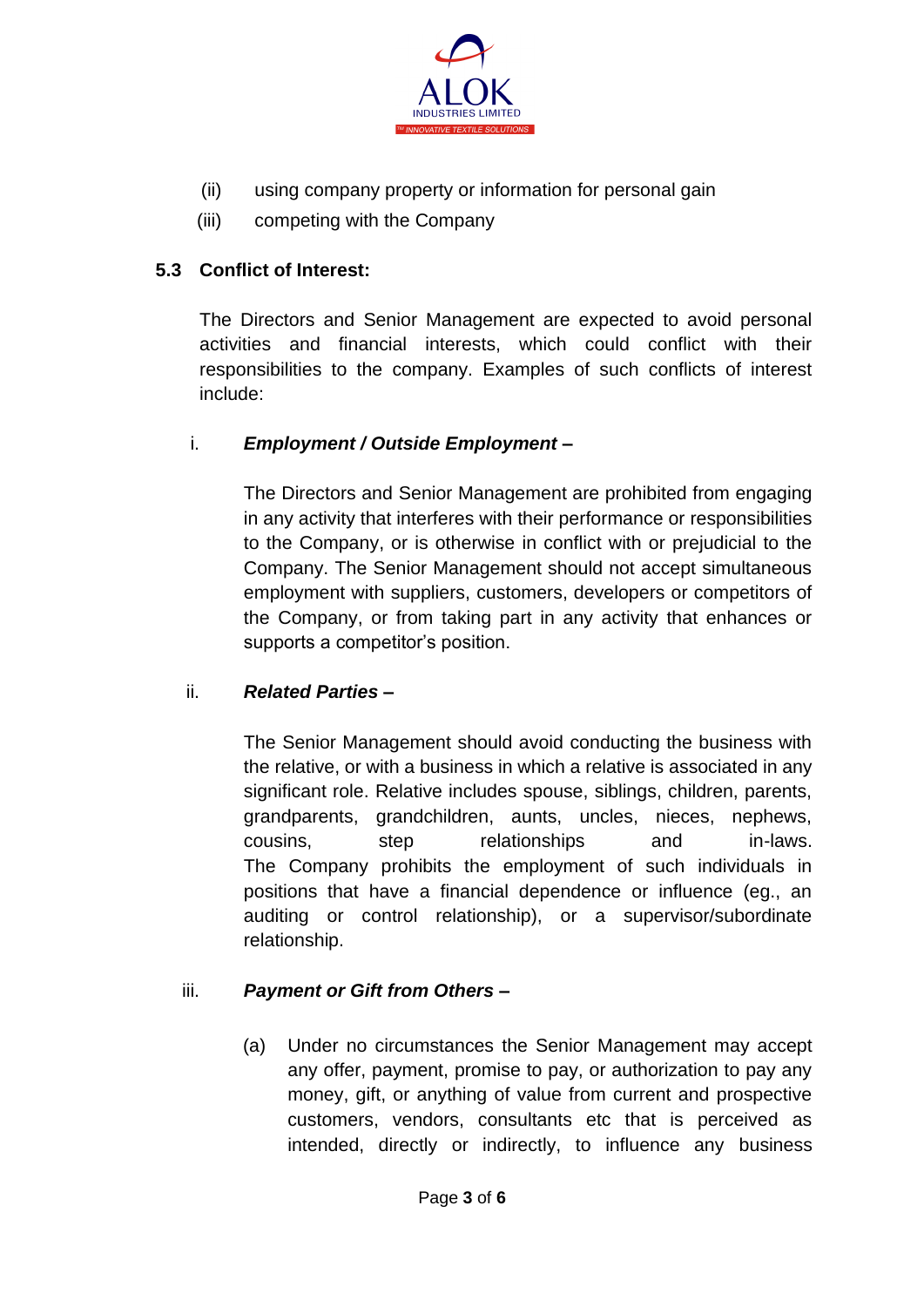

decision, any act or failure to act, any commitment of fraud, or opportunity for the commitment of any fraud.

(b) Gifts may be accepted in the form of non-cash items of nominal value, customary and reasonable meals and entertainment at which the giver is present, such as the occasional business meal or sporting event and gifts from family or friends with whom the Senior Management have non business relationship.

#### iv. *Other Situations –*

If any proposed transaction gives rise to any questions or doubts, Senior Management must consult the Chairman and Managing Director.

## **5.4 Disclosures and Reporting:**

- 5.4.1 The Senior Management will seek to promote fair, accurate, timely and understandable disclosure in the reports and documents filed or submitted to regulatory bodies and circulated to shareholders.
- 5.4.2 The Company seeks to provide disclosure to the investing community that is not only in conformity with applicable rules of the regulatory bodies, but also fairy presents to the investors and the public the financial condition and results of operations of the Company.

#### **5.5 Compliance with Laws, Rules and Regulations:**

The Senior Management is expected to –

- i. Acquire appropriate knowledge of the legal requirements relating to their duties sufficient to enable them to recognize potential dangers;
- **ii.** Comply with all applicable and identified laws, rules and regulations.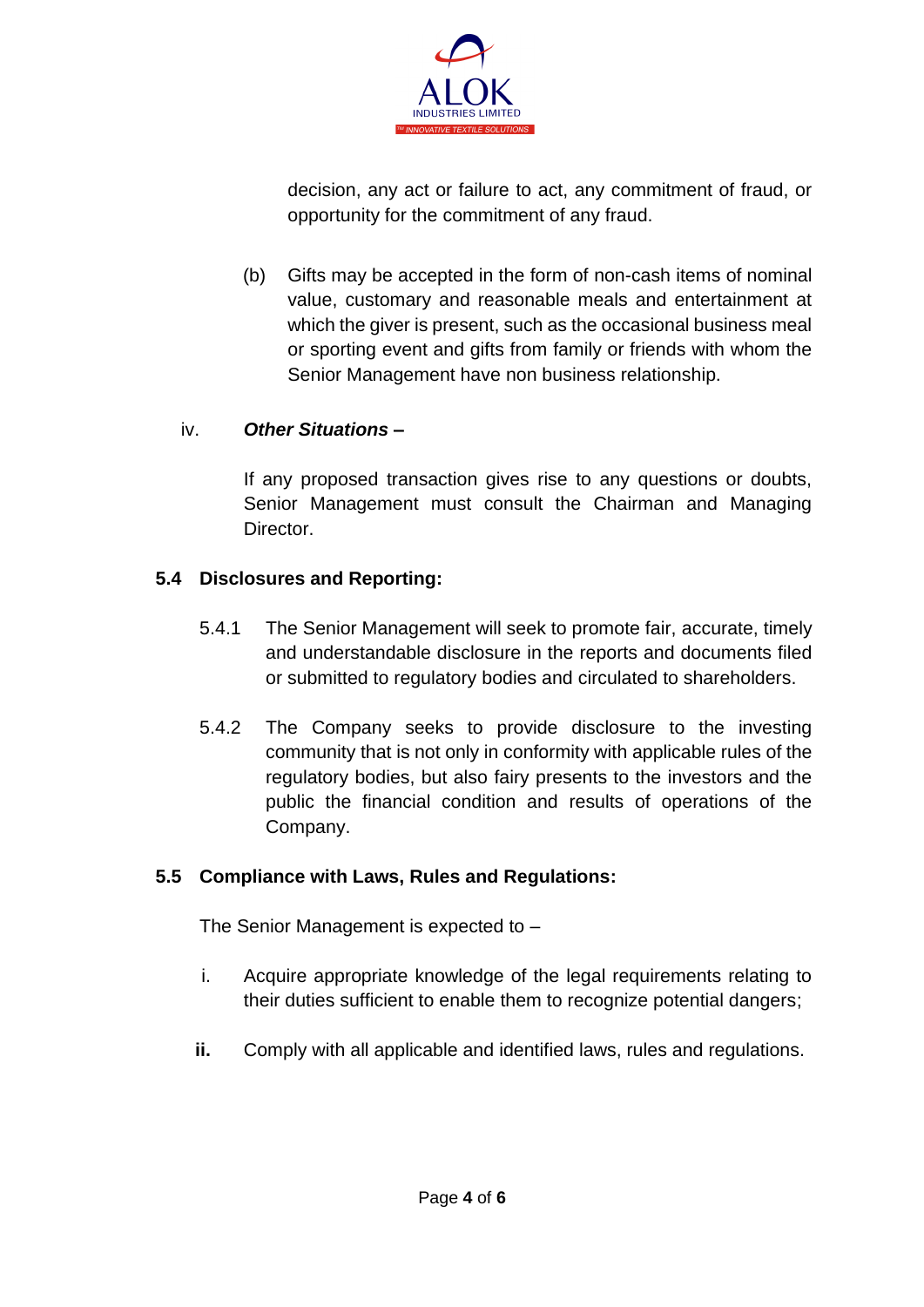

### **5.6 Insider Trading:**

The Directors and Senior Management should observe all applicable laws and regulations including the Company policies and Codes as applicable to them with respect to the purchase and sale of the Company's securities.

### **5.7 Maintaining Confidentiality:**

The Senior Management shall take all reasonable measures to protect the confidentiality of non-public information about the Company or its subsidiaries and their customers obtained or created in connection with their activities and to prevent the unauthorized disclosure of such information unless required by applicable law or regulation or legal or regulatory process.

### **6. AMENDMENTS AND WAIVERS:**

- 6.1 The Company reserves the right to amend, waive or alter the policies set forth in the Code at any time.
- 6.2 Any amendment to the Code or waiver of any of the provision of the Code requires prior approval of the Board.

## **7. ACKNOWLEDGEMENT AND ANNUAL CERTIFICATIONS:**

- 7.1 Every person to whom the code applies should sign the acknowledgement form at the end of this Code and return the form to the Compliance Officer indicating that they have received, read and understood, and agree to comply with the Code.
- 7.2 Every person to whom the code applies shall also certify in writing or such prescribed means, his or her continued understanding of this Code before 30th April every year.
- 7.3 The signed acknowledgement forms and Annual Certifications will be maintained by the Compliance Officer.